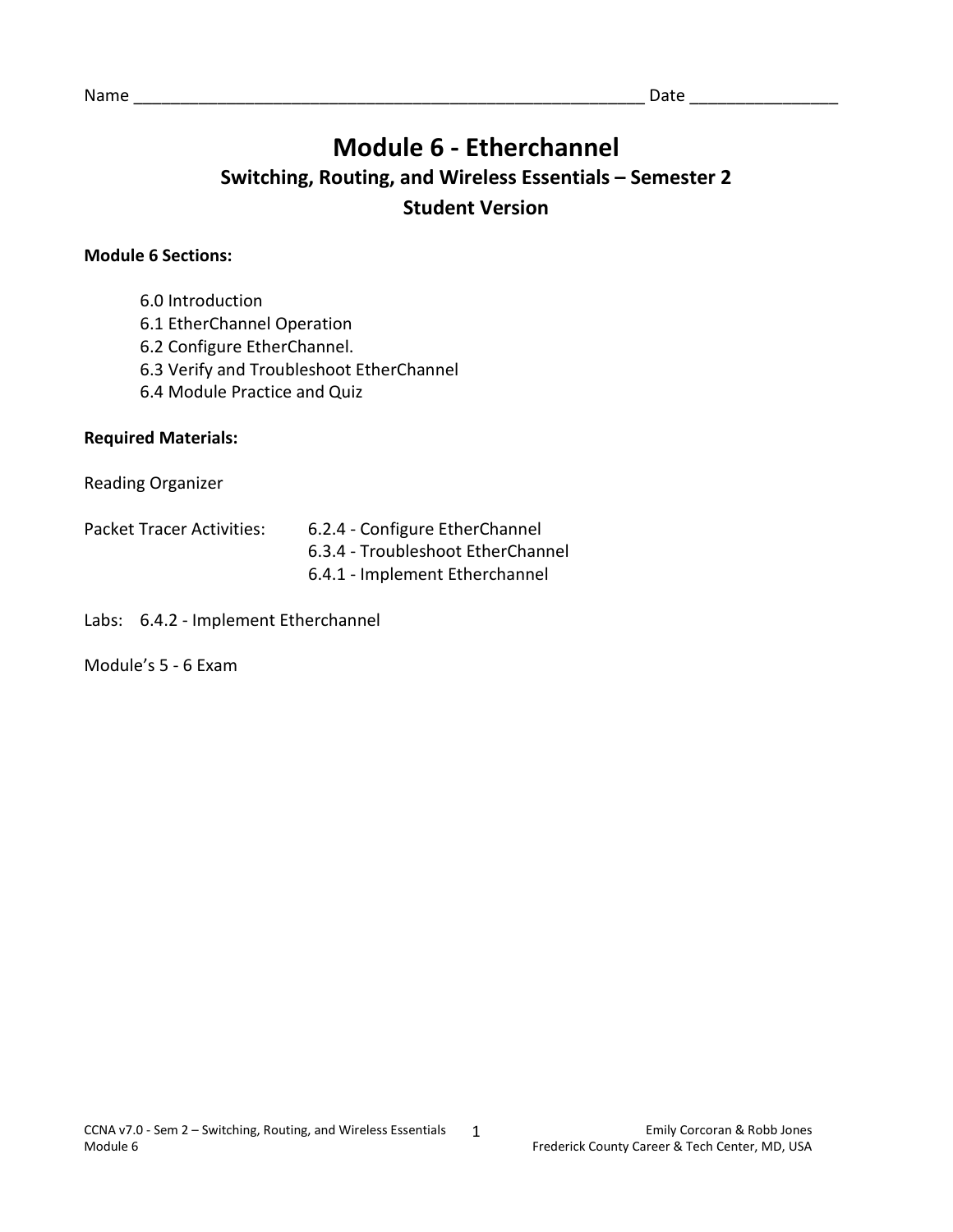## Page intentionally left blank.

### 2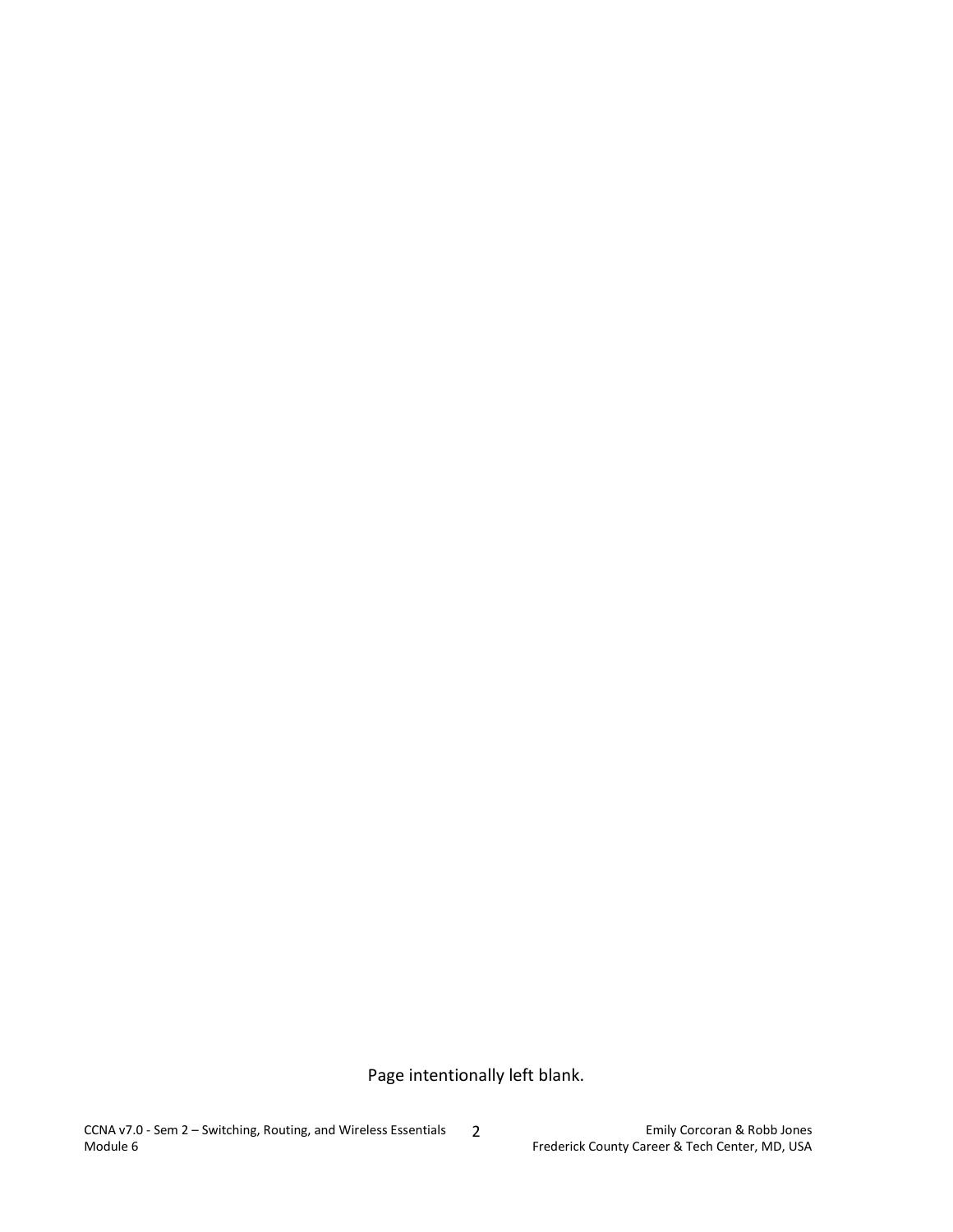Name\_\_\_\_\_\_\_\_\_\_\_\_\_\_\_\_\_\_\_\_\_\_\_\_\_\_\_\_\_\_\_\_\_\_\_\_\_\_\_\_\_\_\_\_\_\_\_\_\_\_\_\_\_\_\_\_\_\_ Date \_\_\_\_\_\_\_\_\_\_\_\_\_\_\_\_

# **Module 6 - Etherchannel Reading Organizer Instructor Version**

**Note**: The Reading Organizer has weighted scoring. Any question with the word **explain**, **define, or describe** in it is expected to have a longer answer and is worth two points each.

## **After completion of this chapter, you should be able to:**

- Describe EtherChannel technology.
- Configure EtherChannel.
- Troubleshoot EtherChannel.

# **6.1 EtherChannel Operation**

1. Explain why a link aggregation technology or EtherChannel is needed.

2. EtherChannel is a link aggregation technology that groups multiple physical Ethernet links together into one single logical link. List what it is used to provide.

- a.
- b.
- c.
- d.
- 3. Explain what does EtherChannel technology make possible?

4. When an EtherChannel is configured what is the resulting virtual interface called?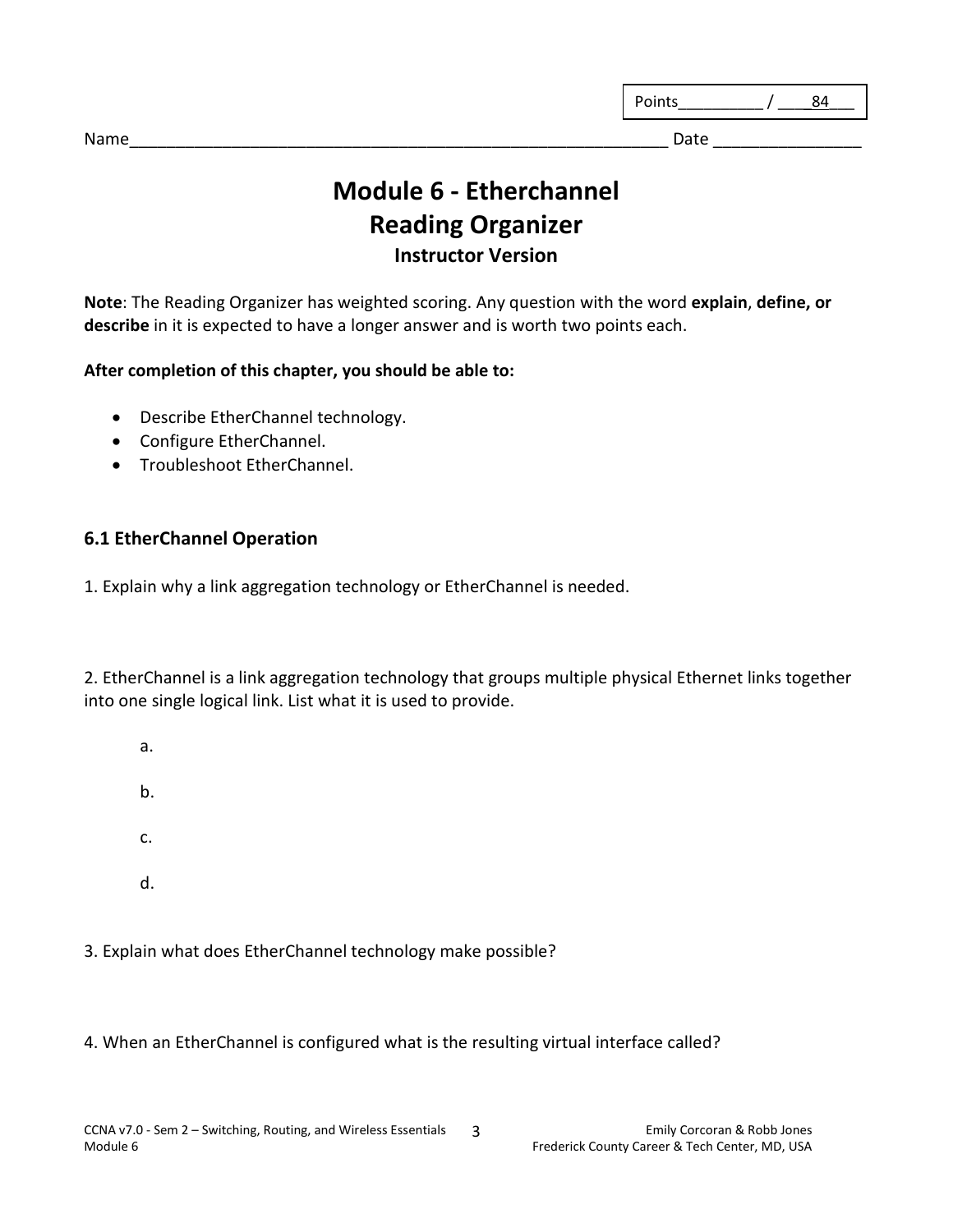- 5. Explain in detail the many advantages EtherChannel technology has to offer.
	- b. c.

d.

a.

e.

6. EtherChannel has certain implementation restrictions, explain each.

a.

b.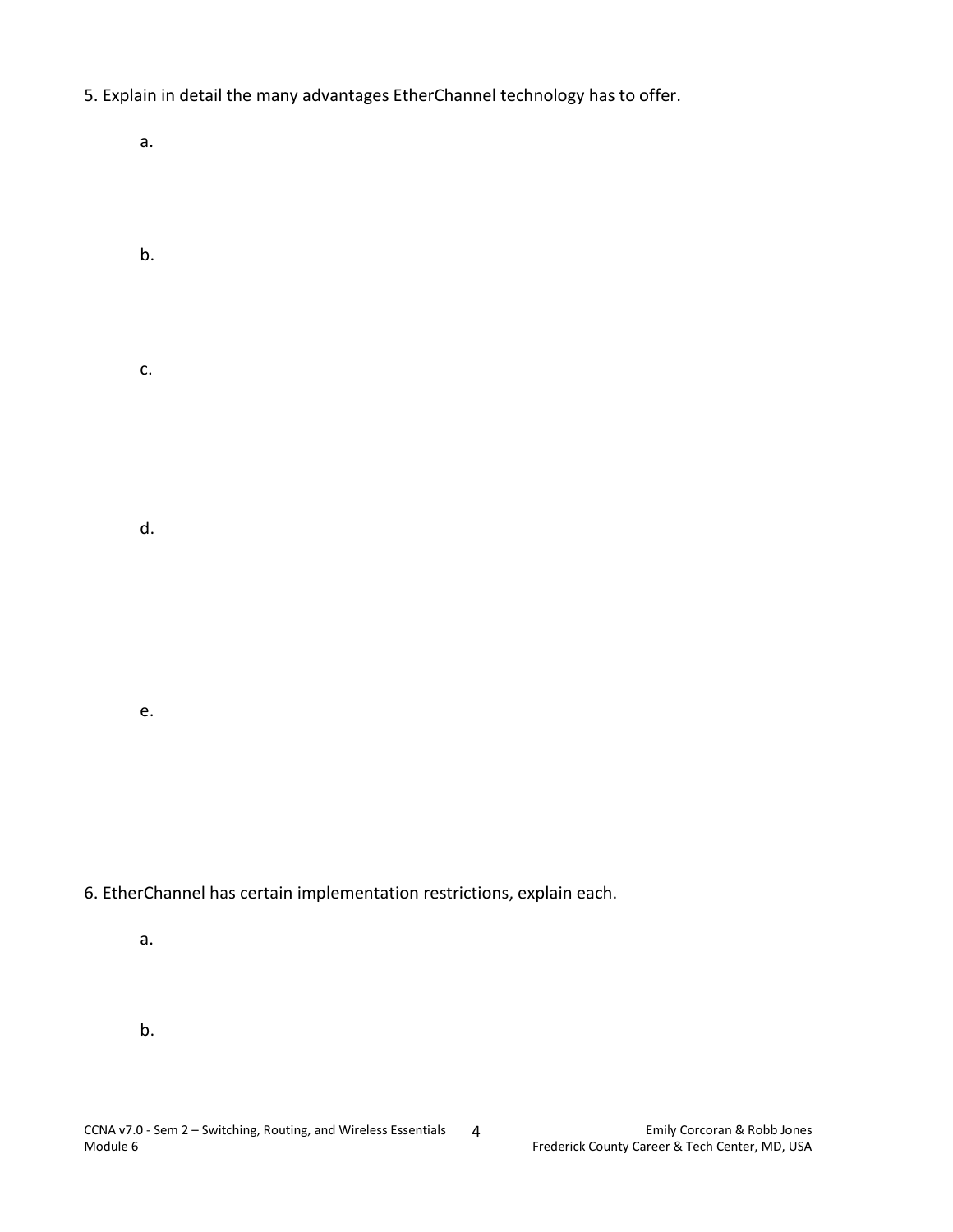d.

e.

c.

7. EtherChannels can be formed through negotiation using one of two protocols. Write out the two protocol names?

a.

b.

8. When enabled, \_\_\_\_\_\_\_\_\_\_\_\_\_\_\_ also manages the EtherChannel.

9. PAgP packets are sent every \_\_\_\_\_\_\_\_\_\_\_\_ seconds.

10. PAgP checks for configuration consistency and manages link \_\_\_\_\_\_\_\_\_\_\_\_\_\_\_\_\_\_\_\_\_\_\_\_\_ and \_\_\_\_\_\_\_\_\_\_\_\_\_\_\_\_\_\_\_\_\_\_\_\_\_\_\_\_\_\_ between two switches. It ensures that when an EtherChannel is created, all ports have the same type of configuration.

11. In EtherChannel, it is mandatory that all ports have the same \_\_\_\_\_\_\_ \_\_\_\_\_\_\_\_\_\_\_\_\_\_\_\_\_\_\_\_, and \_\_\_\_\_\_\_\_\_\_\_\_\_\_\_\_\_\_\_\_\_\_\_\_ information.

12. List and describe the three modes for PAgP.

a. \_\_\_\_\_\_\_\_\_\_\_\_\_\_\_\_\_\_\_\_\_\_\_\_\_\_\_\_\_\_\_\_\_\_\_ –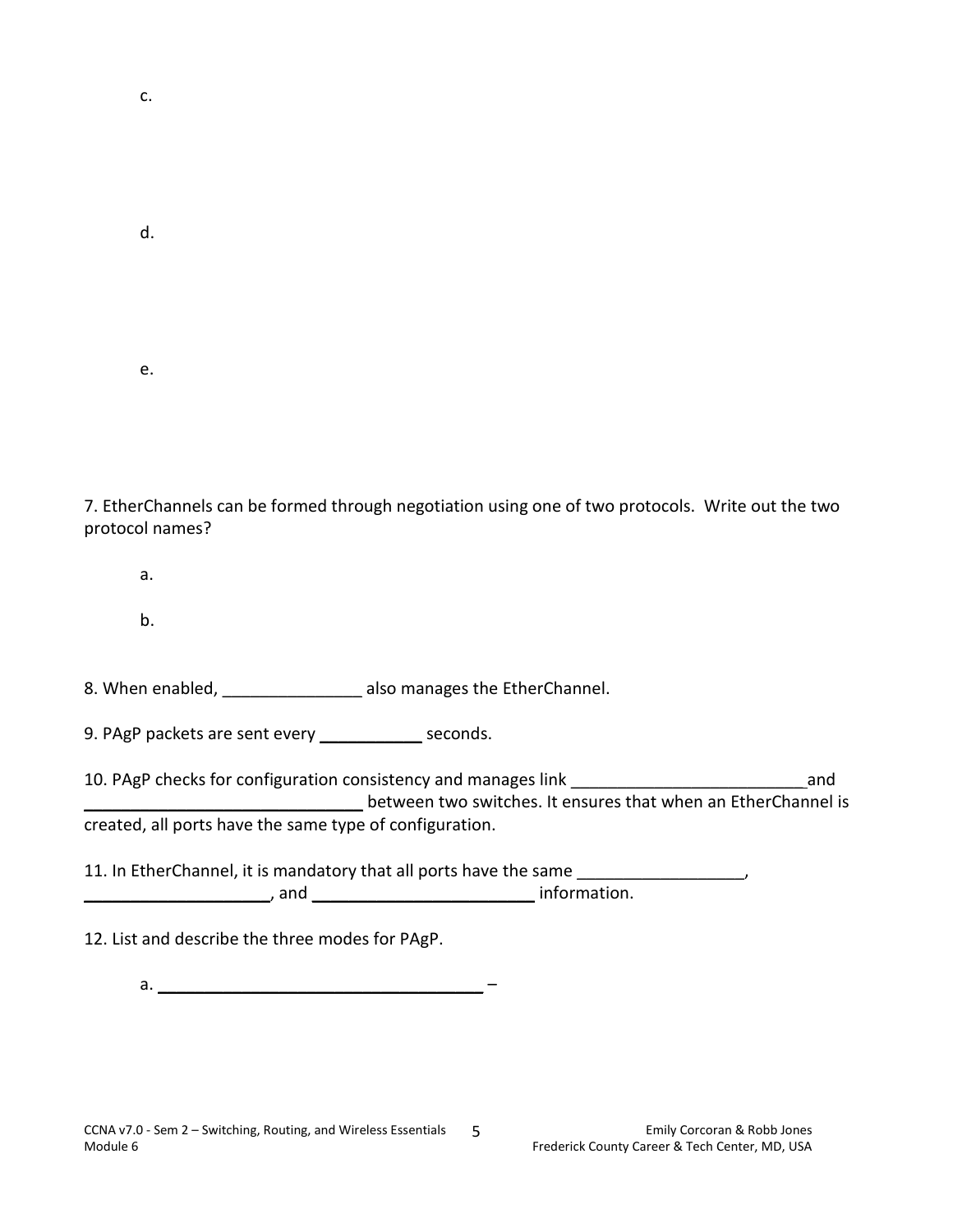| b. |  |  |  |  |
|----|--|--|--|--|
|    |  |  |  |  |
|    |  |  |  |  |
|    |  |  |  |  |
|    |  |  |  |  |
| C. |  |  |  |  |

13. If there is no negotiation between the two switches what does this indicate? Explain.

14. \_\_\_\_\_\_\_\_\_\_\_\_\_\_\_\_\_\_\_\_\_\_ is part of an IEEE specification (802.3ad) that allows several physical ports to be bundled to form a single logical channel.

15. LACP is an IEEE standard. Explain what this means.

16. List and explain the modes for LACP.

a. \_\_\_\_\_\_\_\_\_\_\_\_\_\_\_\_\_\_\_\_\_\_\_\_\_\_\_\_\_\_\_\_\_\_\_ –

b. \_\_\_\_\_\_\_\_\_\_\_\_\_\_\_\_\_\_\_\_\_\_\_\_\_\_\_\_\_\_\_\_\_\_\_ –

c.  $\frac{1}{\sqrt{2}}$ 

17. LACP allows for \_\_\_\_\_\_\_\_\_\_\_\_\_\_\_\_\_\_\_\_\_ active links, and also \_\_\_\_\_\_\_\_\_\_\_\_\_\_\_\_\_\_\_\_\_\_ standby links. A standby link will become active should one of the current active links fail.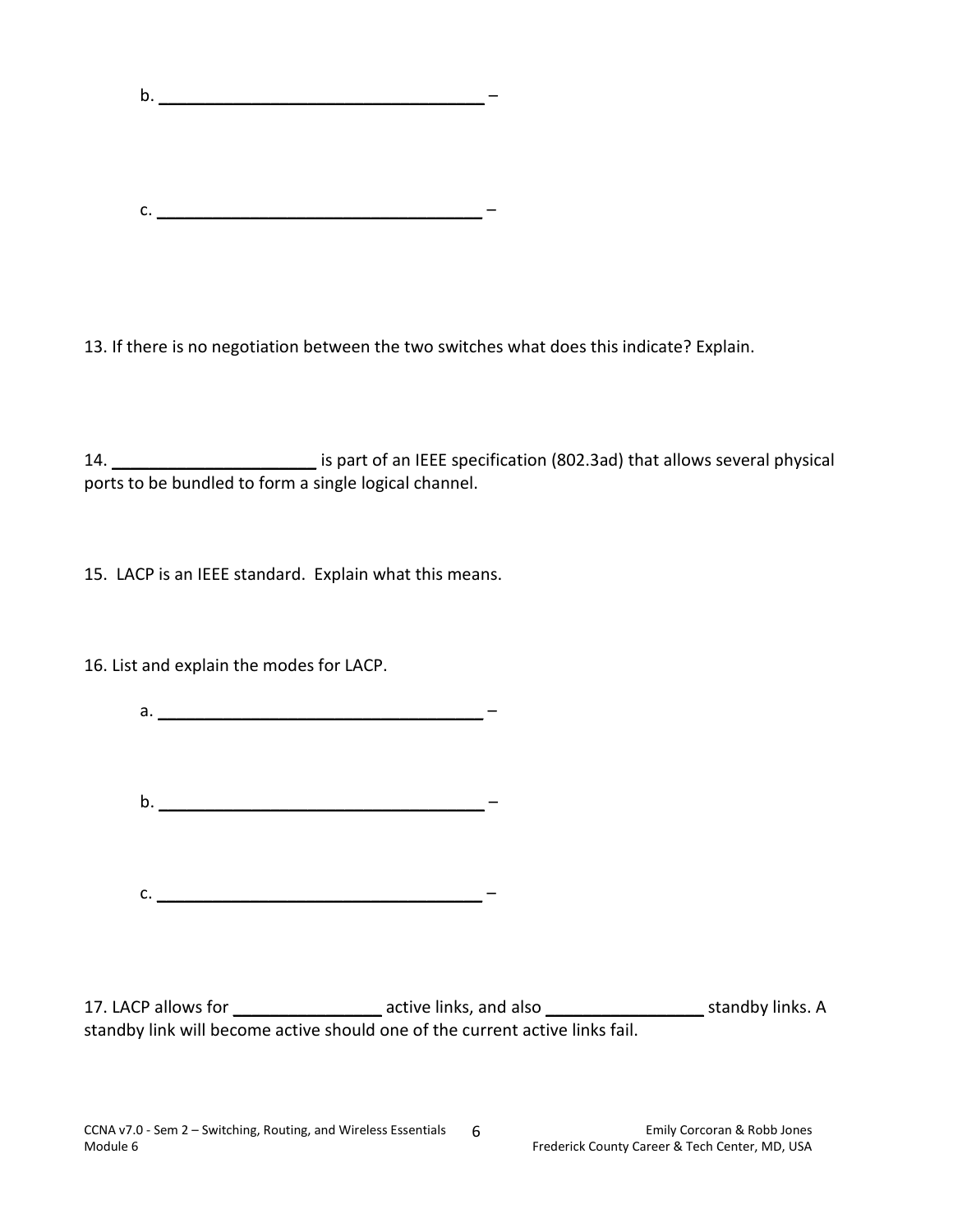## **6.2 Configure EtherChannel**

18. Fully explain the following guidelines and restrictions that are useful for configuring EtherChannel. EtherChannel support - All Ethernet interfaces must support EtherChannel with no requirement that interfaces be physically contiguous.

a. Speed and duplex –

b. VLAN match –

c. Range of VLANs –

19. Explain why if EtherChannel settings must be changed they must be configured in port channel interface configuration mode.

20. EtherChannel is \_\_\_\_\_\_\_\_\_\_\_\_\_\_\_\_\_\_\_\_\_\_ by default and must be \_\_\_\_\_\_\_\_\_\_\_\_\_\_

21. Explain the three steps required to configure EtherChannel with LACP.

Step 1.

Step 2.

Step 3.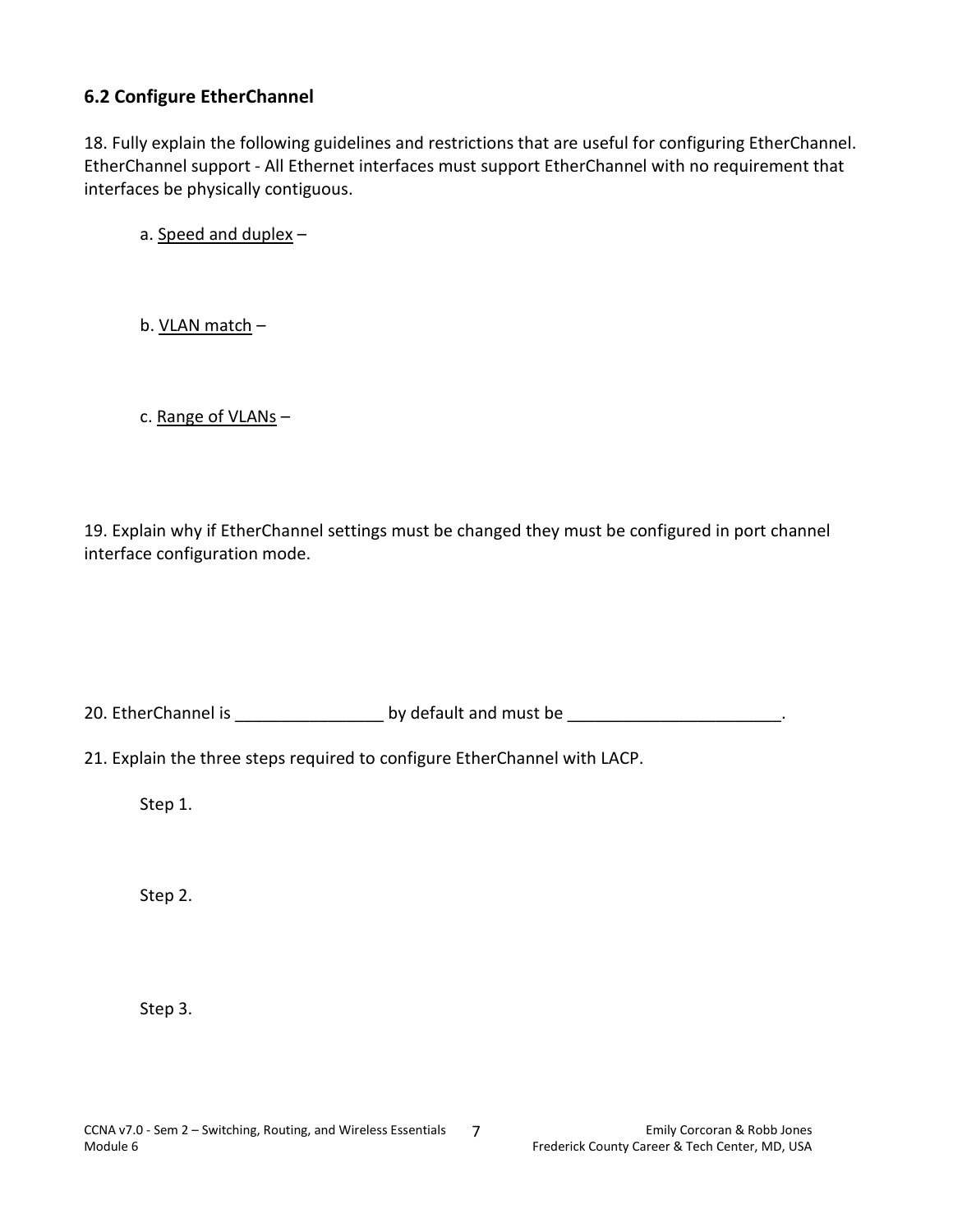## **6.3 Verify and Troubleshoot EtherChannel**

22. Which command displays the general status of the port channel interface? (Hint: Click on the buttons)

23. When several port channel interfaces are configured on the same device, use the \_\_\_\_\_\_\_\_\_\_\_\_\_\_\_\_\_\_\_\_\_\_\_\_\_\_\_\_\_\_\_\_\_\_\_\_\_\_\_\_command to display one line of information per port channel.

24. Which command do you use to display information about a specific port channel interface?

25. What does the show interfaces etherchannel command provide?

26. List what all interfaces within an EtherChannel must have.

- a.
- b.
- c.

27. Explain the Common EtherChannel issues include the following:

- a.
- b.
- c.
- d.